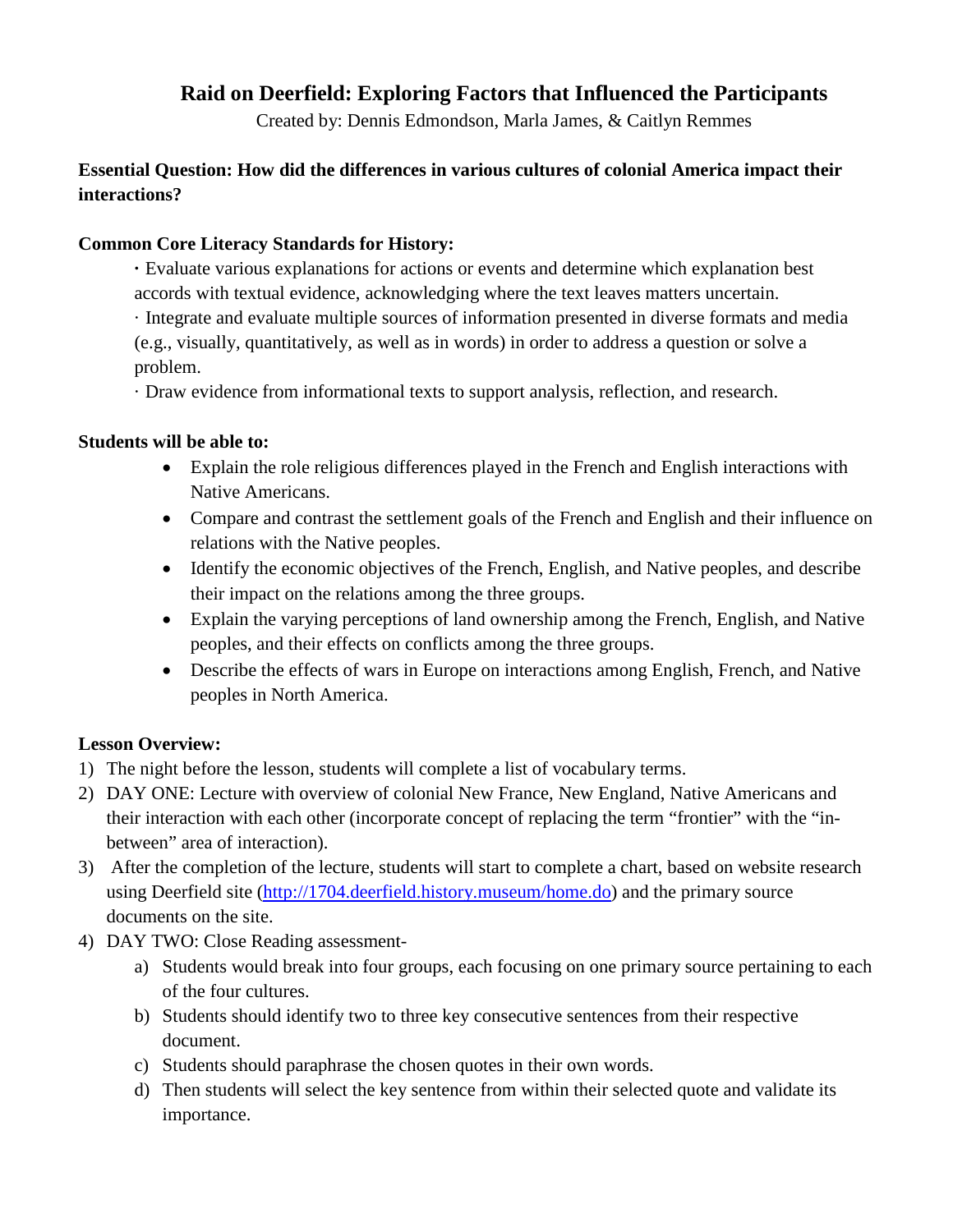- 5) DAY TWO: Jigsaw into new groups: one person from each group reads the respective group's paraphrase to the new group. The members of the new group hear each paraphrase and choose the most important phrase from the paraphrase.
- 6) Homework: students should read all four primary sources and highlight important quotes.
- 7) DAY THREE: Essay Prompt
	- a) How did the Deerfield raid accomplish what the French and Indians wanted? Did it stop English colonization?
	- b) Compare and contrast the factors that motivated each of these groups to form or not form alliances with one another.

Name: Date: Decree Date: Section: Date: Date:

Raid on Deerfield: Exploring Factors that Influenced the Participants Vocabulary Homework

Directions: define the key terms below in your own words.

1) Mourning War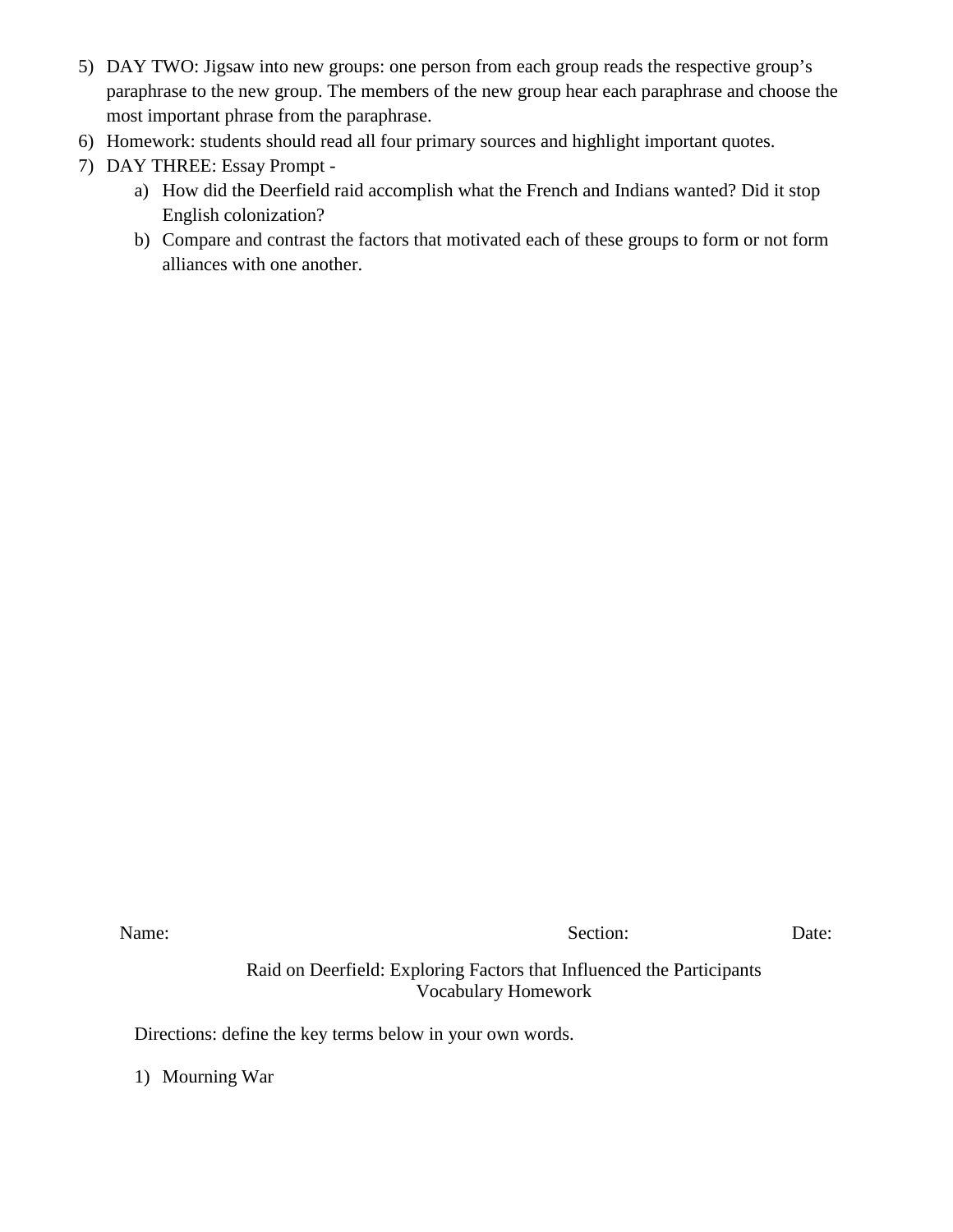2) Mercantilism

3) Convert

- 4) Puritanism
- 5) Catholicism
- 6) Protestant
- 7) Cultural Identity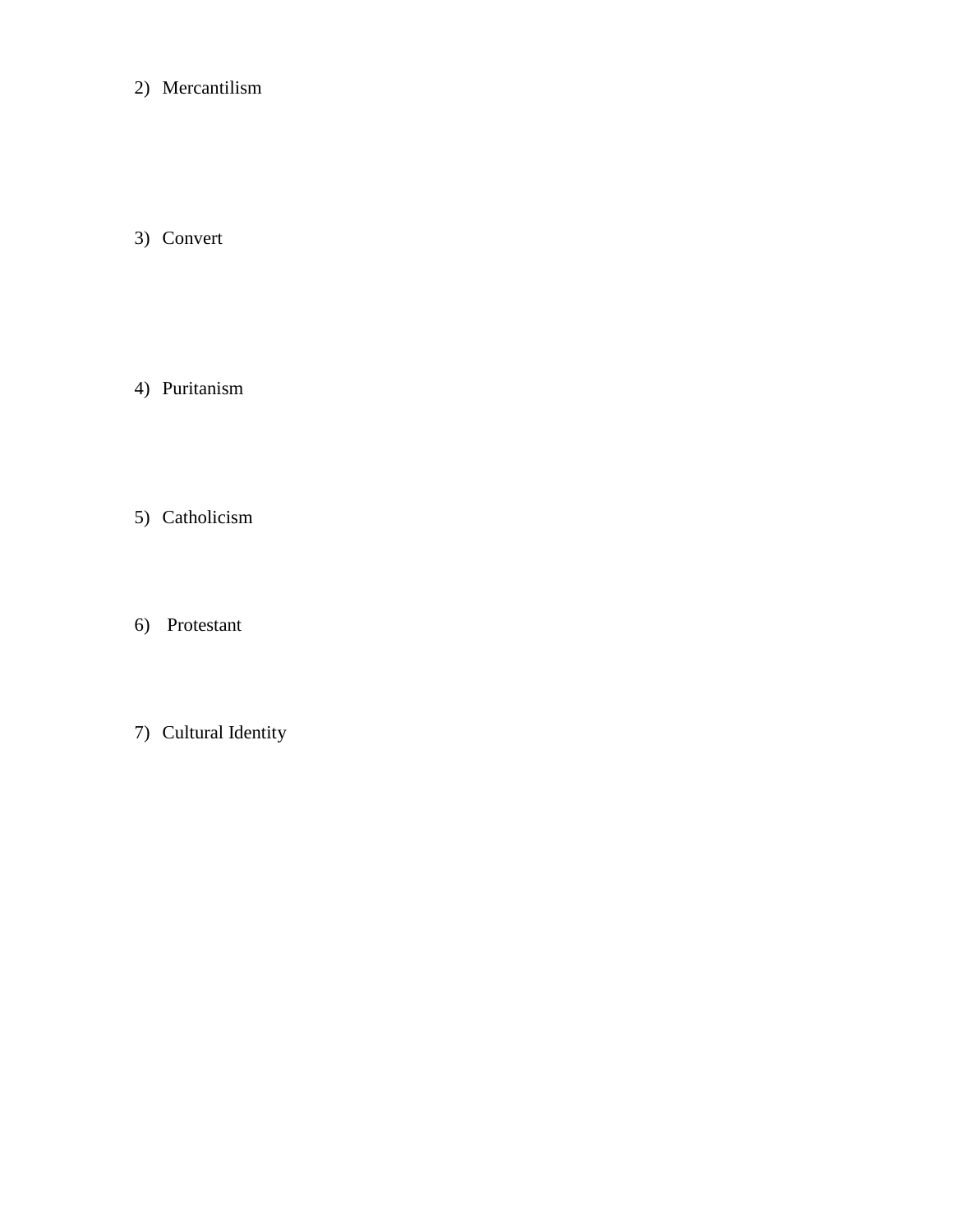### Raid on Deerfield: Exploring Factors that Influenced the Participants

Compare and Contrast Chart: Find evidence from the 1704 website to fully complete the grid below. For the summary section consolidate your finds into a short description.

|                                                         | Religion<br>Beliefs | Economic<br>Needs | <b>World Views</b> | Summary |
|---------------------------------------------------------|---------------------|-------------------|--------------------|---------|
| French                                                  |                     |                   |                    |         |
| English                                                 |                     |                   |                    |         |
| Wobanaki (Abenaki,                                      |                     |                   |                    |         |
| Catholic Native<br>peoples (Huron,<br>Iroquois, Mohawk) |                     |                   |                    |         |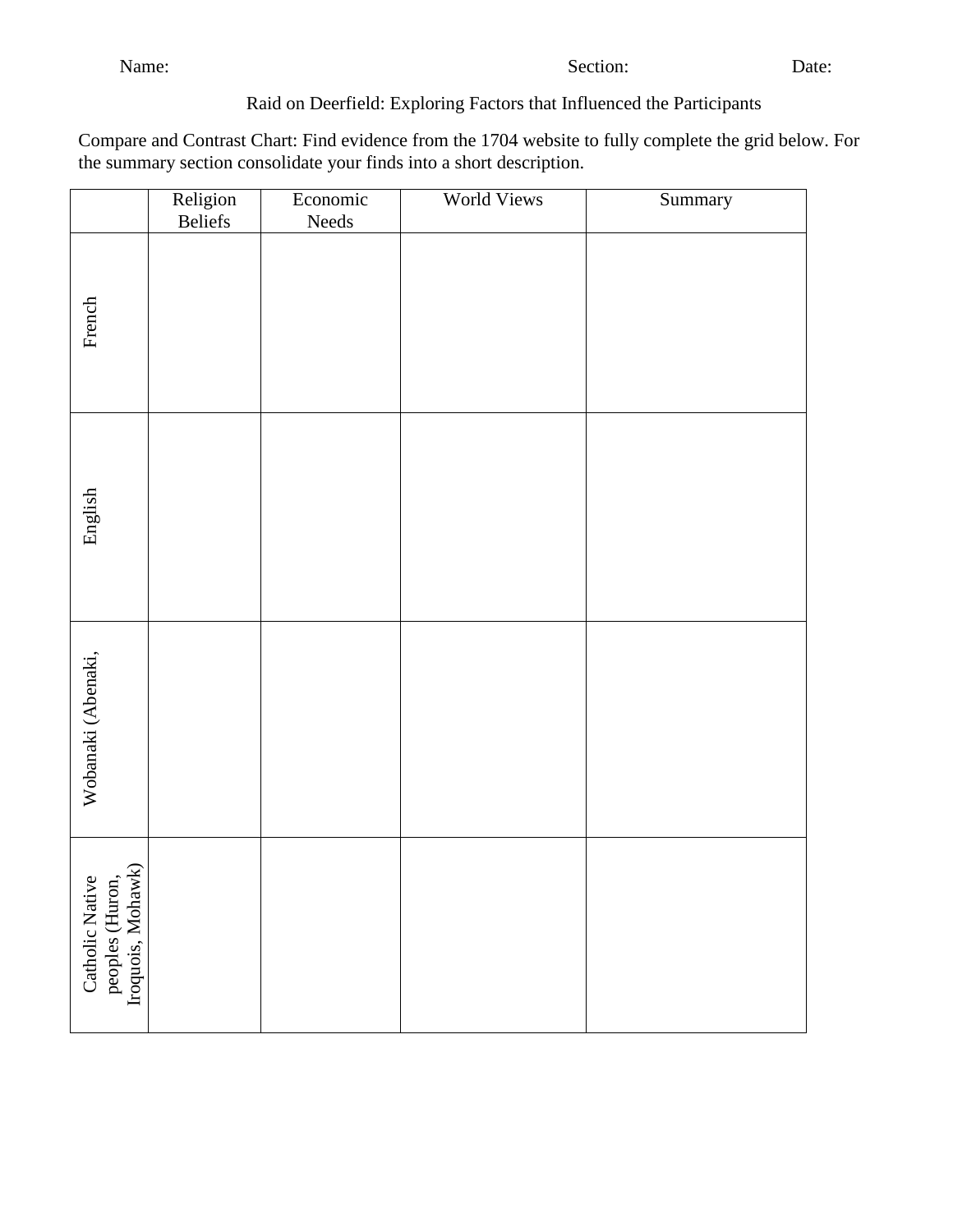# Close Reading Assignment

## *Chauk Deed*

#### *February 24, 1667*

*This deed, probably drawn up by John Pynchon of Springfield, Massachusetts, certifies that Chauk or Chaque, sachem of the Pocumtuck people, assigns land formerly held by his people to members of the town of Dedham, Massachusetts.*

These presents Testifie That Chauk alias Chaque the sachem of Pacomtuck for good & valluable considirations him there unto moveing, hath Given Granted Bargained  $\&$  sold,  $\&$  by these presents doth (for himself & his Brother Wapahoale) fully clearely & absolutely give grant Bargaine & sell unto Capt John Pynchon of Springfeild for ye use & behoofe of Major Eleazer Lusher & Ensign Daniel ffisher & other English of Dedham their associates & successsors & to them & theire heires for ever Certaine persels of Land at Pacomtuck on ye further side or upper side or North side of Pa=comtuck river, that is to say beginning a little above where Pukcommeagon river runs into Pacomtuck river and so a little way up Puckommeag river & then leaving Puckcomeagon river runs off to ye hill Sunsick westward: All ye land from ye hill Sunsick on westward, downe ye River Pacomtuck eastward below Nayyaocossick to Pochewee, neare ye Mouth of Puckcomeagon river, wch persells of Land are called Nayyyocossick, Tomholissick, Masquomcossick, vssowwack Wusquiawwag & so to Sunsick hill, or by what ever other Names ye sd Land is or may be called: All ye aforedescribed Tract of Land, being called by several names as aforesd viz. Nayyocossick Tomholissick Masquomcossick vssowwack Wusquiawawag & Sunsick, or by what ever names it may be called, Togither wth the Trees, waters, mea= dows, woods, Brooke, upland, stone, proffits, comoditys & advantages thereoff & there unto belonging or in any wise appertaining, the aforesd Major Eleazer Lusher & Ensign Danl ffisher of Dedham, theire Associates & successors, & their Heires are to Have Hold & Injoy & that forever, only the sd Chauk alias Chaque doth reserve Liberty of fishing for ye Indians in ye Rivers or waters & free Liberty to hunt Deere or other Wild creatures & to gather Walnuts chestnuts and other nuts things &c on ye commons: And the sd Chaque doth hereby covenant & promise to & wth ye sd Maj Eleazer Lusher & Danl ffisher, That he will saue ye sd Major Lusher & Danl ffisher, therire Associates & theire Heires & assignes, Harmless or & from all manner of Claimes of any person or persons Lawfully claiming any right Title or Interest in any of ye sd lands hereby Sold or in any part or parsell thereof & will Defend the same from any molestation or Imcumbrance by Indians otherwise than as before reserved. In witness whereoff the sd Chaque hath hereunto set his hand this 24th ffebr 1666-7 The marke of Chaque

In presence

Of Jon Pynchon Jur

Wequanock an Indian witness The day aforementioned Chaque acknowledged his V mark who helped ye this Instrumet to be his act & Deed Sachem in making ye Bargaine Before me John Pynchon, Asist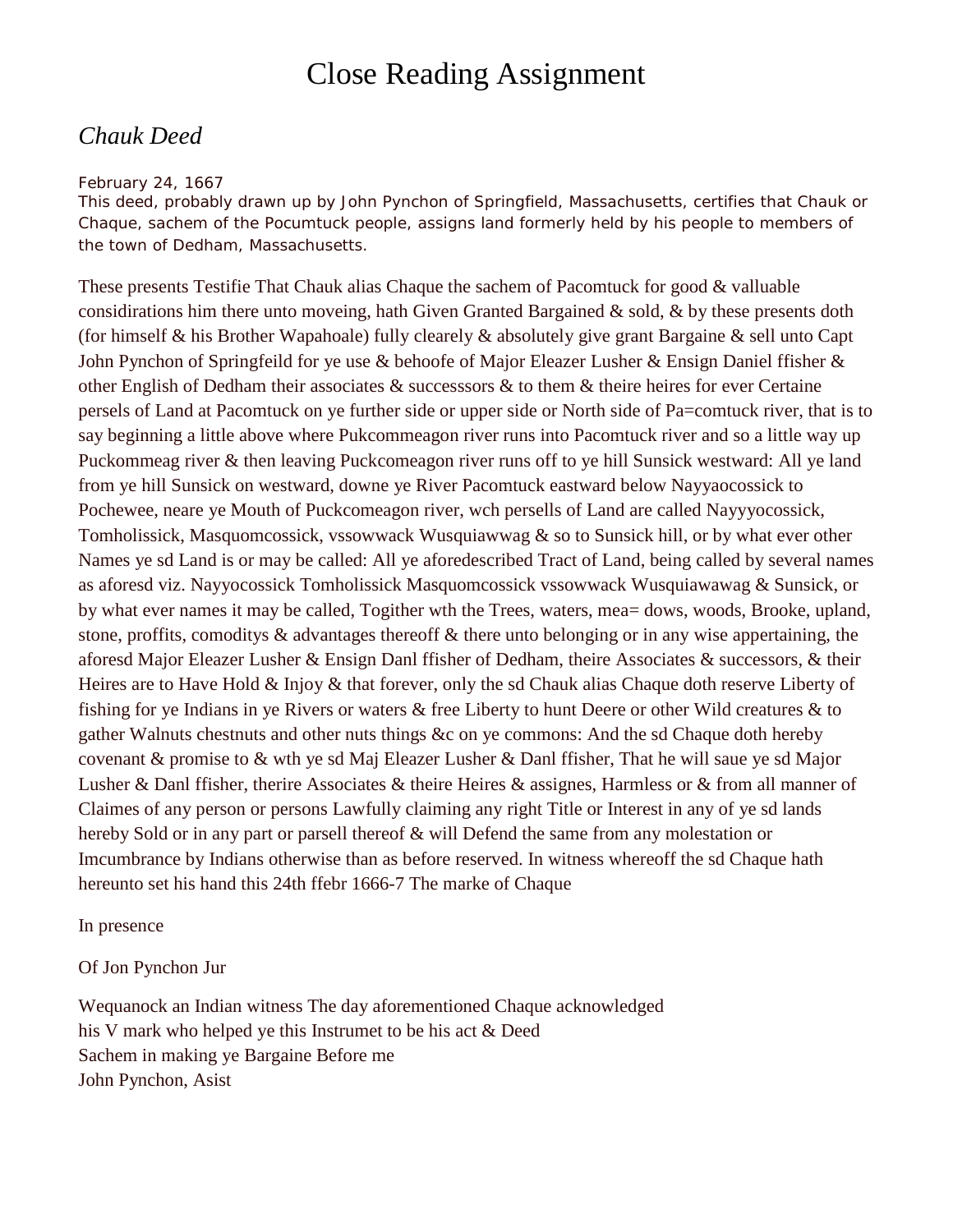### *The Redeemed Captive Returning to Zion*

*The Reverend John Williams's account of his captivity following the 1704 Deerfield Raid was published in seven editions and was considered a "best seller" in the 18th century. Published in 1774, this fifth edition of* The Redeemed Captive Returning to Zion *contains the Deerfield minister's account of his captivity and redemption. It also includes the sermon preached by him in December, 1706, upon his return to Boston. An appendix in this edition details the fate of the other captives taken in 1704. Williams returned to Boston on November 21, 1706, and removed to Deerfield in January 1707 to resume his pastoral duties. The town voted to build him another house to replace the one burned in the attack. The meetinghouse, built in 1695, was still intact.*

But after my arrival at Quebec, I spake with an Englishman, who was taken the last war, and married there, and of their religion; who told me they lost above forty, and that many were wounded. I replied, the Governor of Canada said, they lost but eleven men. He answered, 'tis true that there were but eleven killed outright at the taking of the fort, but that many others were wounded, among whom was the Ensign of the French; but said he, they had a fight in the meadow, and that in both engagements, they lost more than forty; some of the soldiers, both French and Indians then present told me so, (said he) adding, that the French always endeavor to conceal the number of their slain.

After this, we went up the mountain, and saw the smoak of the fires in the town, and beheld the awful desolations of our town; and before we marched any farther they killed a sucking child of the English. There were slain by the enemy of the inhabitants of our town, to the number of 38, besides nine of the neighbouring towns. We travelled not far the first day; God made the heathen so to pity our children, that though they had several wounded persons of their own to carry upon their shoulders, for thirty miles, before they came to the river, yet they carried our children, uncapable of travelling, in their arms, and upon their shoulders. When we came to our lodging-place, the first night, they dug away the snow, and made some wigwams, cut down some of the small branches of the spruce-trees to lye down on, and gave the prisoners some-what to eat; but we had but little appetite. I was pinioned and bound down that night, and so I was every night whilst I was with the army. Some of the enemy who brought drink with them from the town, fell to drinking, and in their drunken fit, they kill'd my Negro man, the only dead person I either saw at the town, or in the way.

In the night an Englishman made his escape; in the morning (March 1) I was called for, and ordered by the General to tell the English, that if any more made their escape, they would burn the rest of the prisoners. He that took me was unwilling to let me speak with any of the prisoners, as we march'd; but on the morning of the second day, he being appointed to guard the rear, I was put into the hands of my other master, who permitted me to speak to my wife, when I overtook her, and to walk with her to help her in her journey. On the way, we discoursed of the happiness of those who had a right to an house not made with hands, eternal in the heavens; and God for a father and friend; as also that it was our reasonable duty quietly to submit to the will of God, and to say, the will of the Lord be done. My wife told me, her strength of body began to fail, and that I must expect to part with her; saying, she hoped God would preserve my life, and the life of some, if not of all our children, with us; and commended to me, under God, the care of them. She never spake any discontented word as to what had befallen us, but with suitable expressions justified God, in what had befallen us.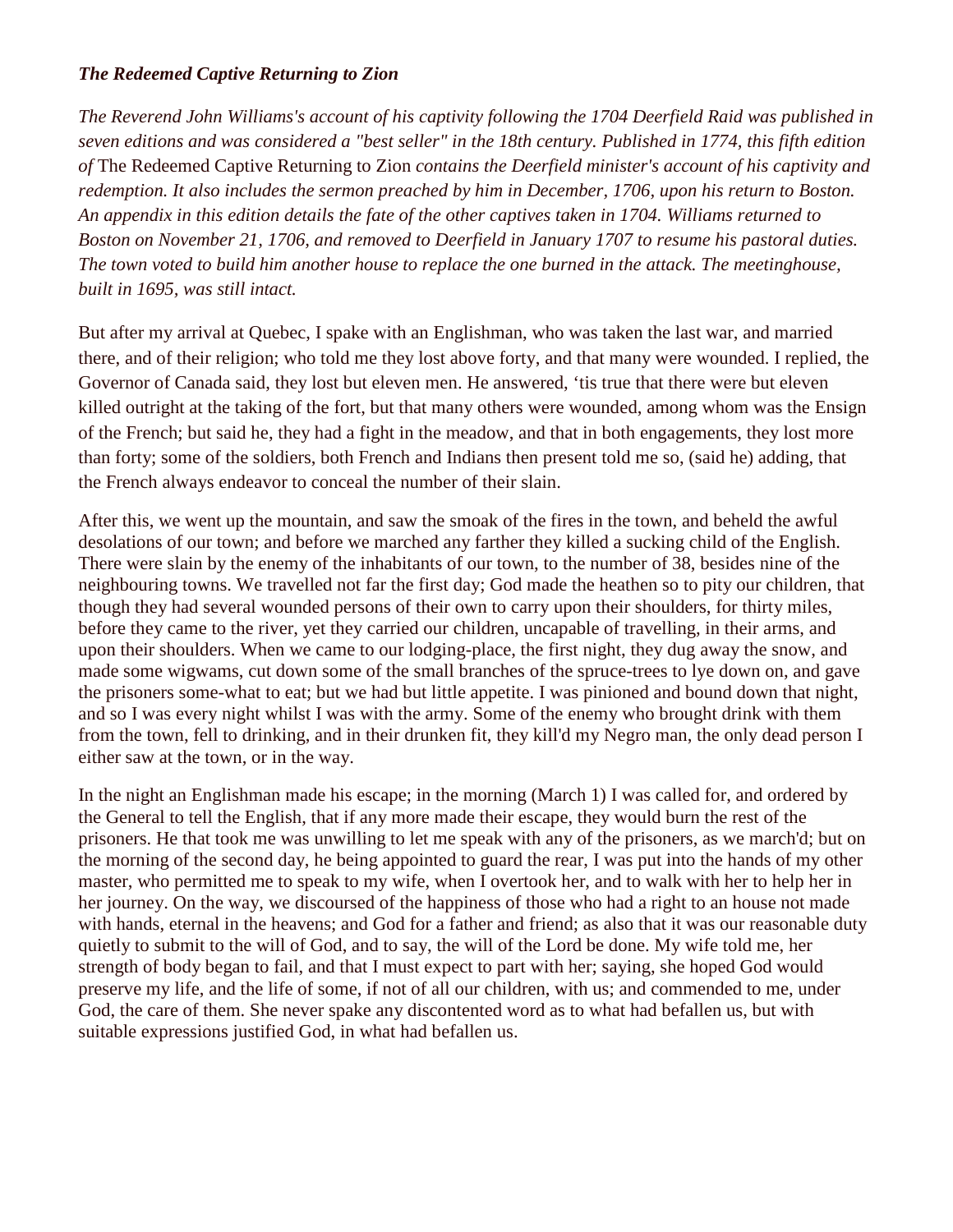# The Jesuit Relations and Allied Documents Travels and Explorations of the Jesuit Missionaries in New France 1610—1791

#### CHAPTER V.

#### THE POLITY AND GOVERNMENT OF THE SAVAGES.

HERE can be no more polity than there is Commonwealth, [50] since polity is nothing else than the regulation and government of the Commonwealth. Now these Savages not having a great Commonwealth, either in number of people, since they are few; nor in wealth, since they are poor, only living from hand to mouth; nor in ties and bonds of union, since they are scattered and wandering; cannot have great polity. Yet they cannot do without it since they are men and brethren. So what they have is this. There is the Sagamore, who is the eldest son of some powerful family, and consequently also its chief and leader. All the young people of the family are at his table and in his retinue; it is also his duty to provide dogs for the chase, canoes for transportation, provisions and reserves for bad weather and expeditions. The young people [51] flatter him, hunt, and serve their apprenticeship under him, not being allowed to have anything before they are married, for then only can they have a dog and a bag; that is, have something of their own, and do for themselves. Nevertheless they continue to live under the authority of the Sagamore, and very often in his company; as also do several others who have no relations, or those who of their own free will place themselves under his protection and guidance, being themselves weak and without a following. Now all that the **[page 87]** young men capture belongs to the Sagamore; but the married ones give him only a part, and if these leave him, as they often do for the sake of the chase and supplies, returning afterwards, they pay their dues and homage in skins and [52] like gifts. From this cause there are some quarrels and jealousies among them as among us, but not so serious. When, for example, some one begins to assert himself and to act the Sagamore, when he does not render the tribute, when his people leave him or when others get them away from him; then as among us, also among them, there are reproaches and accusations, as that such a one is only a half Sagamore, is newly hatched like a three-days' chicken, that his crest is only beginning to appear; that he is only a Sagamochin, that is, a Baby Sagamore, a little dwarf. And thus you may know that ambition reigns beneath the thatched roofs, as well as under the gilded, and our ears need not be pulled much to learn these lessons.

[53] These Sagamies divide up the country and are nearly always arranged according to bays or rivers. For example, for the Pentegoet river there is one Sagamore; another for the Ste. Croix; another for the St. John, etc. When they visit each other it is the duty of the host to welcome and to banquet his guests, as many days as he can, the guests making him some presents; but it is with the expectation that the host will reciprocate, when the guest comes to depart, if the guest is a Sagamore, otherwise not.

It is principally in Summer that they pay visits and hold their State Councils; I mean that several Sagamores come together and consult among themselves about peace and war, treaties of friendship and treaties for the common good. It is only these **[page 89]** Sagamores who have a voice in the discussion and who make the speeches, unless there be some old and renowned [54] *Autmoins,* who are like their Priests, for they respect them very much and give them a hearing the same as to the Sagamores. It happens sometimes that the same person is both *Autmoin and Sagamore,* and then he is greatly dreaded. Such was the renowned Membertou, who became a Christian, as you will soon hear. Now in these assemblies, if there is some news of importance, as that their neighbors wish to make war upon them, or that they have killed some one, or that they must renew the alliance, etc., then messengers fly from all parts to make up the more general assembly, that they may avail themselves of all the confederates, which they call *Ricmaneu,* who are generally those of the same language. Nevertheless the confederation often extends farther than the language does, and war sometimes arises against [55] those who have the same language. In these assemblies so general, they resolve upon peace, truce, war, or nothing at all, as often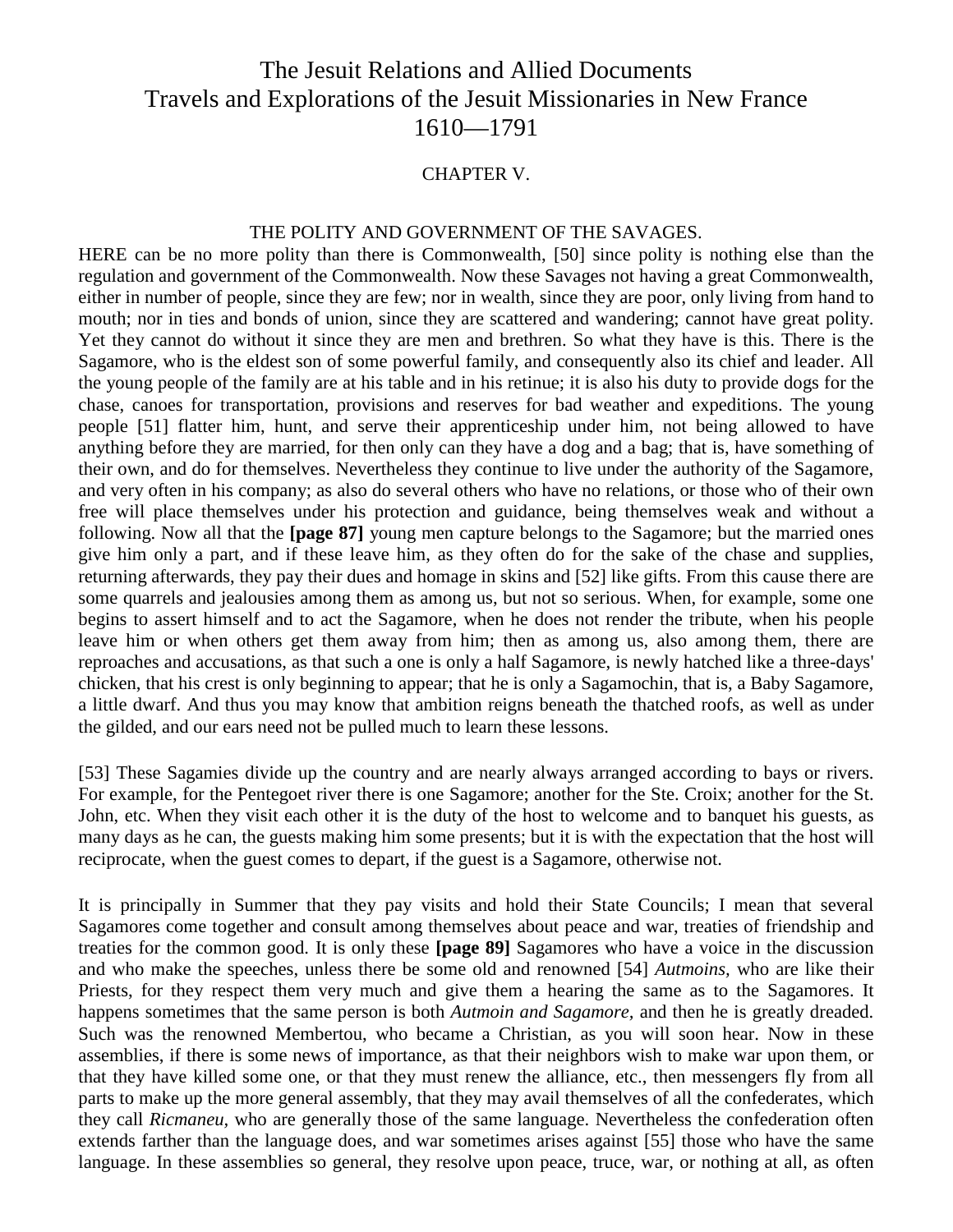happens in the councils where there are several chiefs, without order and subordination, whence they frequently depart more confused and disunited than when they came.

Their wars are nearly always between language and language, or country and country, and always by deceit and treachery. They have the bow and the shield, or buckler, but they never place themselves in a line of battle, at least from what I have been able to learn. And, in truth, they are by nature fearful and cowardly, although they are always boasting, and do all they can to be renowned and to have the name of "Great-heart." *Meskir Kameramon,* "Great-heart," among them is the crowning virtue.

# The Jesuit Relations and Allied Documents Travels and Explorations of the Jesuit Missionaries in New France 1610—1791

On the day of the Purification, having assembled all the Christian children, adorned as best they could, along with their parents, we performed in their presence the benediction of the tapers; then we explained to the adults how on such a day our Lady had offered her Son in the Temple to the Eternal Father, and how, in imitation of her, they ought also to present their children to the service of God, and if they did so God would take a more particular care of them; they were very well pleased with these statements. Hence, taking a Crucifix in my hand, I pronounced in their language this Prayer:

[48] Come listen you who have made the earth, and you who Father call yourself, and you his Son who call yourself,

Io sakhrihote de Sondechichiai, dinde esa d'Oistan ichiatsi, dinde de hoen ichiatsi,

and you Spirit Holy who call yourself; come listen, for it is not a thing of small importance that we do;

dinde de Esken d'oatatoecti ichiatsi; Io sakhrihote onekindé oeron d'icwakerha,

look upon these assembled children, already these are thy creatures all; Because that they have been baptized.

atisacagnren cha ondikhucwaté Atichiahà, onne atisatawan áweti; aerhonu onatindecwaesti.

But lo! again we to thee present them all, all we give them up to thee, this is what these think,

Caati onne wáto esátaancwas echa áweti, áweti esátonkhiens, ondayee echa wenderhay

these assembled women, they think master that he is of all the children. Come, then, now

cha wendikhucwaté otindekhien, wenderhay awandio awaton ewa tichiaha. Io ichien nonhwa

take courage, keep them; defend them. That they may not become sick, that they may sin

etsaon hatsacaratai, atsatanonstat. Enonche watinonhwaké, enonché watirihwanderâké,

never, turn away all that which is evil; and if the plague attack us again,

aonhwentsannenhan, serrewa ewa d'otechienti, din de ongnratarríé etsesonachien,